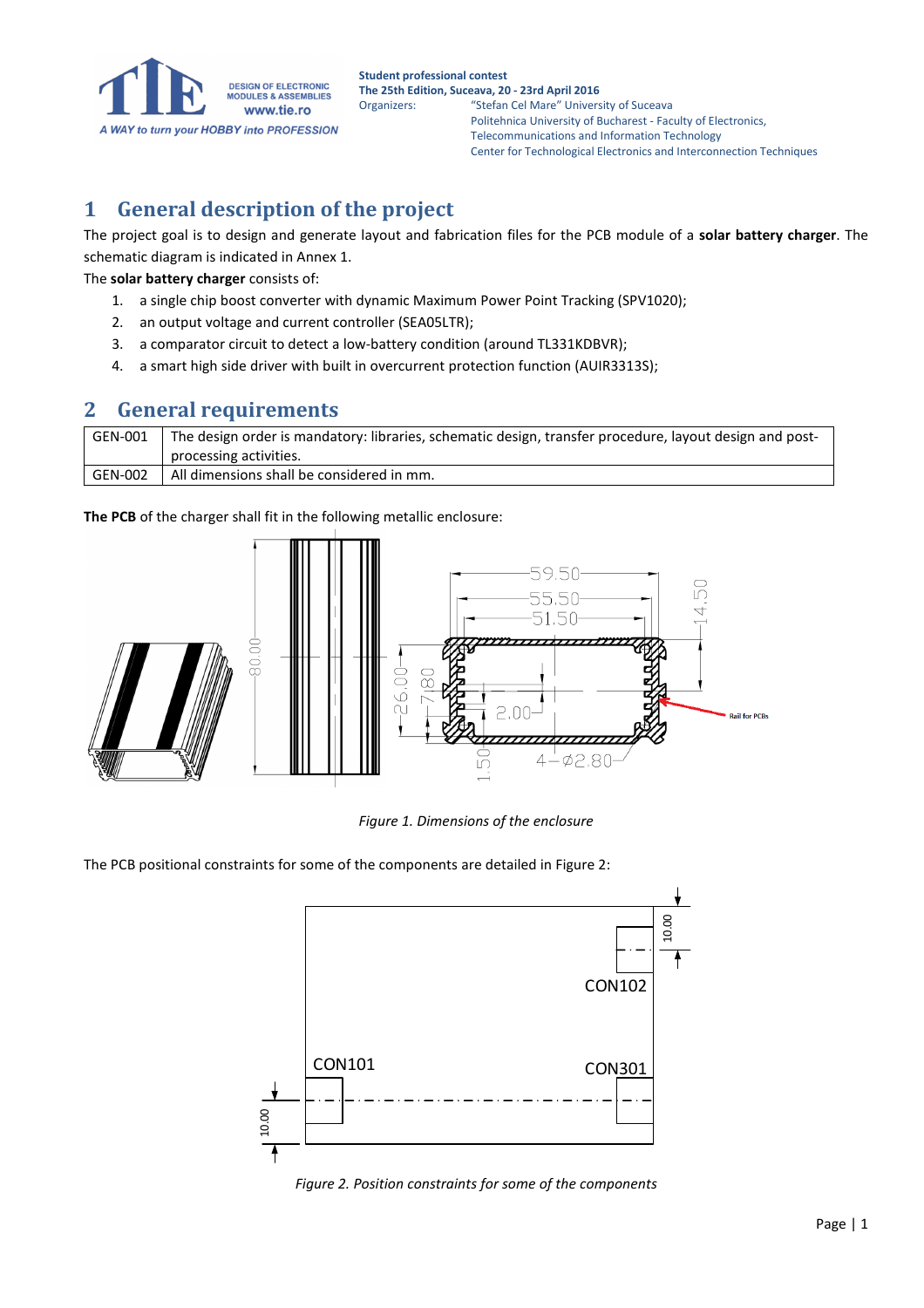## **3 Schematic design specifications (80 points)**

| <b>SCH-001</b> | The schematic project will be created using any CAD system accepted in the contest.                                                                                                                                                                                                                                                      |  |  |
|----------------|------------------------------------------------------------------------------------------------------------------------------------------------------------------------------------------------------------------------------------------------------------------------------------------------------------------------------------------|--|--|
| <b>SCH-002</b> | The U101, U201, U302 components will be created in a new library named TIE2016.                                                                                                                                                                                                                                                          |  |  |
| <b>SCH-003</b> | The schematic must be drawn in a clear manner, e.g.: all references and values must have proper size<br>and orientation, un-necessary crossings shall be avoided. It is not mandatory to indicate footprint<br>information in the schematic. Tolerance must only be indicated for resistors for which it is different<br>than $+/-1\%$ . |  |  |
| SCH-004        | The schematic must be electrically correct, clean and readable. All reference designators must strictly<br>follow Annex 1. The main purpose is to generate a correct netlist for PCB design but it must also<br>provide a clear representation of functionality,                                                                         |  |  |
| <b>SCH-005</b> | Test pads must be placed on the following nets (1 pad per net): VIN, VCC, VIN_SNS, VREG, PZ_OUT,<br>LOAD+.                                                                                                                                                                                                                               |  |  |
| SCH-006        | Following completion of the schematic, a Bill of Material (BOM) must be generated.                                                                                                                                                                                                                                                       |  |  |

### **4 Mechanical design specifications (25 points)**

| <b>MEC-001</b> | The housing dimensions indicated in Figure 1 are fixed (0% tolerance) and the fabrication capabilities in                                                                                                 |  |  |  |  |
|----------------|-----------------------------------------------------------------------------------------------------------------------------------------------------------------------------------------------------------|--|--|--|--|
|                | terms of PCB dimensions are +/-0.1mm tolerance.                                                                                                                                                           |  |  |  |  |
|                | PCB must fit in the second rail from the bottom of the enclosure indicated in Figure 1. Choose the                                                                                                        |  |  |  |  |
|                | dimension the PCB so that:                                                                                                                                                                                |  |  |  |  |
|                | The portion of the GND ring defined in requirement (PCB-007) along the long edges of the PCB<br>sits completely on the rail, even under worst case conditions (PCB shifted from its nominal<br>position). |  |  |  |  |
|                | At least 0.1mm space remains between each of the long sides of the PCB and the<br>$\bullet$<br>corresponding enclosure wall when the middle axis of the PCB is aligned with the middle axis               |  |  |  |  |
|                | of the housing (PCB not shifted from its nominal position).                                                                                                                                               |  |  |  |  |
|                | The length of the PCB is 0.2mm shorter than the long edge of the enclosure, in order to ensure                                                                                                            |  |  |  |  |
|                | sufficient margin.                                                                                                                                                                                        |  |  |  |  |
|                |                                                                                                                                                                                                           |  |  |  |  |
| <b>MEC-002</b> | Connectors must be placed according to the constraints indicated in Figure 2.                                                                                                                             |  |  |  |  |
| <b>MEC-003</b> | For electrical testing of the PCBs, tooling holes are mandatory. The tooling holes shall be placed                                                                                                        |  |  |  |  |
|                | asymmetrically, as far away from one another, on the edges of the board to avoid reverse insertion of                                                                                                     |  |  |  |  |
|                | the assembly. Regardless of the testing method two tooling holes must be present. The following                                                                                                           |  |  |  |  |
|                | points must be taken into account when placing the holes :                                                                                                                                                |  |  |  |  |
|                | The holes shall be freely accessible and not be covered by labels, components, etc.                                                                                                                       |  |  |  |  |
|                | Diameter of the tooling holes shall be 3.0mm<br>$\bullet$                                                                                                                                                 |  |  |  |  |
|                | Distance of tooling holes edge to component edge or testpoint edge must be at least 2.0mm.                                                                                                                |  |  |  |  |
|                |                                                                                                                                                                                                           |  |  |  |  |
|                | Distance of tooling holes edge to board edge must be at least 2.0mm                                                                                                                                       |  |  |  |  |
| <b>MEC-004</b> | All components must be placed so that even under worst case conditions (PCB shifted from its nominal                                                                                                      |  |  |  |  |

## **5 Layout design specifications (170 points)**

| <b>PCB-001</b> | The layout design will take into consideration a FR4 double-sided PCB with 70µm copper thickness on    |  |  |  |  |
|----------------|--------------------------------------------------------------------------------------------------------|--|--|--|--|
|                | each layer. Minimum copper width is 0.150 mm and minimum clearance is 0.140 mm.                        |  |  |  |  |
| <b>PCB-002</b> | Component descriptions including standard footprints are indicated directly in Table 1. Nonstandard    |  |  |  |  |
|                | footprints (for components with the manufacturer part number indicated in table1, column3) must be     |  |  |  |  |
|                | determined from the provided datasheets. Accepted tolerance is +0.1 mm, except for pitch values        |  |  |  |  |
|                | where no tolerance is allowed.                                                                         |  |  |  |  |
| <b>PCB-003</b> | Vias connecting electrical layers will have 0.3 mm drill and 0.6 mm pad diameter.                      |  |  |  |  |
| <b>PCB-004</b> | All components must be placed on the top side of the PCB.                                              |  |  |  |  |
| <b>PCB-005</b> | Minimum distance between 2 adjacent components is 0.5 mm edge to edge.                                 |  |  |  |  |
| <b>PCB-006</b> | A 0.6mm wide (GNDPWR) ground ring (not covered with solder mask) must be routed on all layers          |  |  |  |  |
|                | along the PCB outline at 0.5mm distance from the PCB edge. The ground rings from different layers      |  |  |  |  |
|                | must be connected to each other with a number of at least 10 (in total) vias spaced at least 15mm from |  |  |  |  |
|                | each other.                                                                                            |  |  |  |  |
| <b>PCB-007</b> | A 10mm x 10mm copper area (separated from all nets) covered by solder mask, shall be placed on the     |  |  |  |  |
|                | PCB (for data matrix code).                                                                            |  |  |  |  |
| <b>PCB-008</b> | The following tracks are defined as being high current paths:                                          |  |  |  |  |
|                | The VBAT path between CONN102 and CONN301 (excluding the remaining portions of the VBAT                |  |  |  |  |
|                | net)                                                                                                   |  |  |  |  |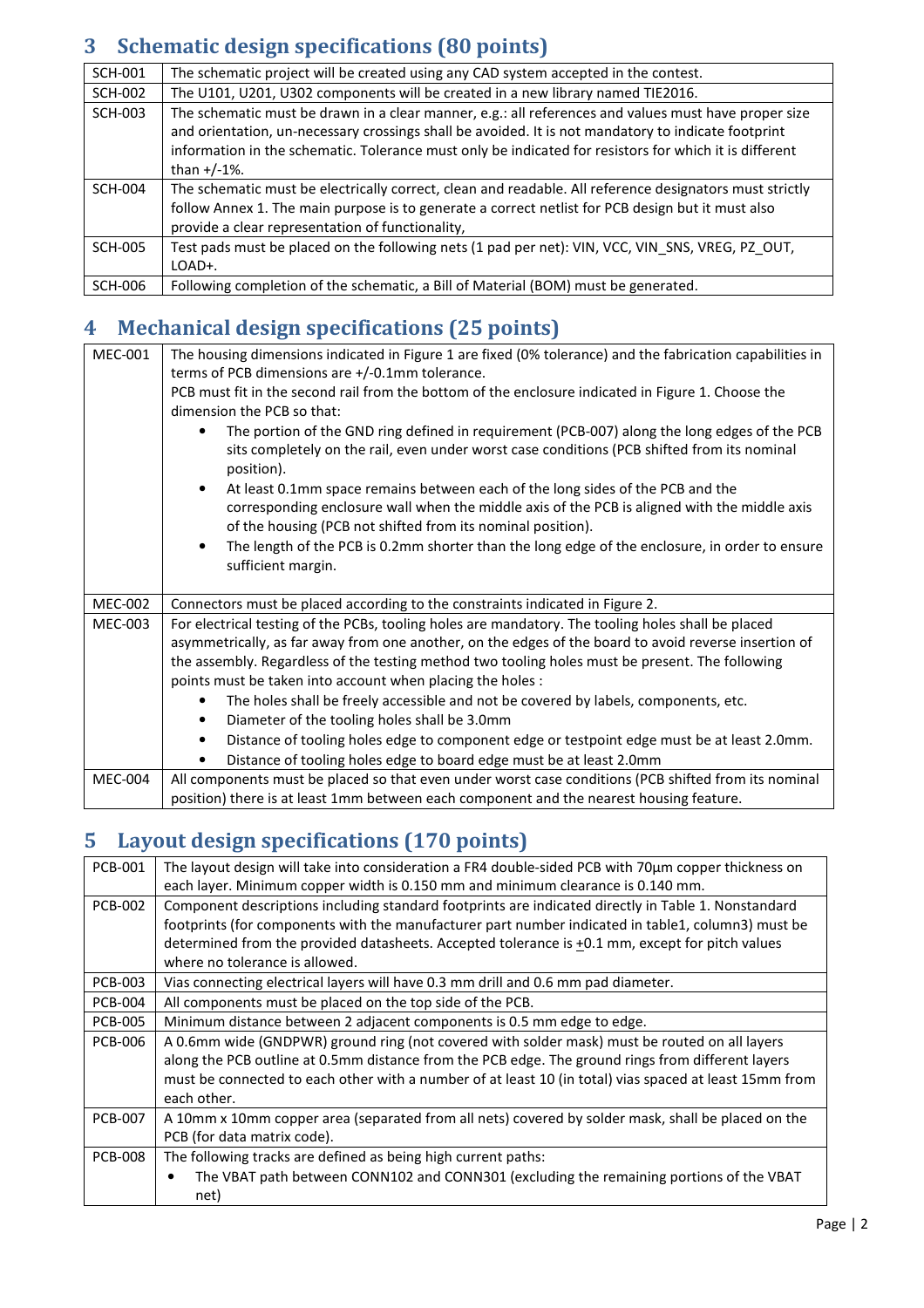|                | The GNDPWR path between CONN102 and CONN301 (excluding the remaining portions of the<br>$\bullet$<br>GNDPWR net)                                                                                                                                                                                                                                                                                                                                                                                    |  |  |  |
|----------------|-----------------------------------------------------------------------------------------------------------------------------------------------------------------------------------------------------------------------------------------------------------------------------------------------------------------------------------------------------------------------------------------------------------------------------------------------------------------------------------------------------|--|--|--|
|                | The minimum width for these paths must be 1mm (larger is allowed, planes are allowed)                                                                                                                                                                                                                                                                                                                                                                                                               |  |  |  |
| <b>PCB-009</b> | The tracks connecting L101 and L103 to U101 must be routed symmetrically, having identical length<br>and width (and hence impedance). Differences of +/-1mm for length and +/-0.1mm for width are<br>acceptable.<br>The tracks connecting L102 and L104 to U101 must be routed symmetrically, having identical length<br>and width (and hence impedance). Differences of +/-1mm for length and +/-0.1mm for width are<br>acceptable.                                                                |  |  |  |
| <b>PCB-010</b> | U101 must be provided with proper thermal pads/areas/clearance for cooling. The PCB area under its<br>exposed pad must be covered with copper and must be connected with a 4x3 via matrix to a copper<br>area on the opposite side of the PCB of at least 11.5mm x 7.5mm.                                                                                                                                                                                                                           |  |  |  |
| <b>PCB-011</b> | Decoupling capacitors shall be placed as close as possible (max. 3mm) to the related pin and each shall<br>be connected to the corresponding ground plane with two vias.                                                                                                                                                                                                                                                                                                                            |  |  |  |
| <b>PCB-012</b> | The circuit made up of R201, R202 and R203 must be placed as close as possible to the corresponding<br>pins of U201.<br>The tracks connecting R201 to R203 and R202 to R203 must be routed symmetrically, having identical<br>length and width (and hence impedance).<br>The tracks connecting R201 to U201 and R202 to U201 must be routed symmetrically, having identical<br>length and width (and hence impedance).<br>Differences of +/-0.3mm for length and +/-0.1mm for width are acceptable. |  |  |  |
| <b>PCB-013</b> | There are four voltage dividers used for correct functionality of the schematic. Identify these circuits<br>and place them as close as possible (less than 10mm) to the corresponding IC.                                                                                                                                                                                                                                                                                                           |  |  |  |

# **6 Test specifications (15 points)**

| <b>TST-001</b> | Test pads must be 1mm in diameter and they must all be accessible for the needles of an In-Circuit<br>Test system (ICT) (minimum distance between test pad centers must be 2.54mm)                                                                                                                          |  |  |  |  |
|----------------|-------------------------------------------------------------------------------------------------------------------------------------------------------------------------------------------------------------------------------------------------------------------------------------------------------------|--|--|--|--|
| TST-002        | Global fiducial markers, having circular shape, must be introduced in a proper number, according to<br>IPC recommendations.                                                                                                                                                                                 |  |  |  |  |
| TST-003        | Local fiducial markers will be placed for component U101.                                                                                                                                                                                                                                                   |  |  |  |  |
| TST-004        | In order to allow appropriate line of sight for a camera from the AOI system to the IC pins, there must<br>be a minimum distance between the C104, C105, C106 and C107 components and pins of U101. This<br>distance is at least1.1xHeight of the blocking components (the capacitors).<br><b>Height of</b> |  |  |  |  |
|                | taller component<br><b>Main Part</b><br>f - Distance pad<br>of solder joint<br>edge to pad edge<br>h –<br>component<br>height                                                                                                                                                                               |  |  |  |  |

# **7 Fabrication specifications (10 points)**

| FAB-001              | The necessary fabrication files (in extended Gerber format) must be provided.                        |
|----------------------|------------------------------------------------------------------------------------------------------|
| <b>FAB-002</b>       | Distinct drill file for holes must be provided.                                                      |
| <b>FAB-003</b>       | Pick-and-place file for all SMT components must be generated.                                        |
| <b>FAB-004</b>       | A list of testpoint co-ordinates must be created, as a text file.                                    |
| <b>FAB-005</b>       | In order to manufacture this PCB, Annex2 file must have all the necessary information filled in. The |
|                      | purpose of this file is to specify all relevant properties of the PCB to the manufacturer.           |
| $T0$ tali 200 nointe |                                                                                                      |

**Total: 300 points**